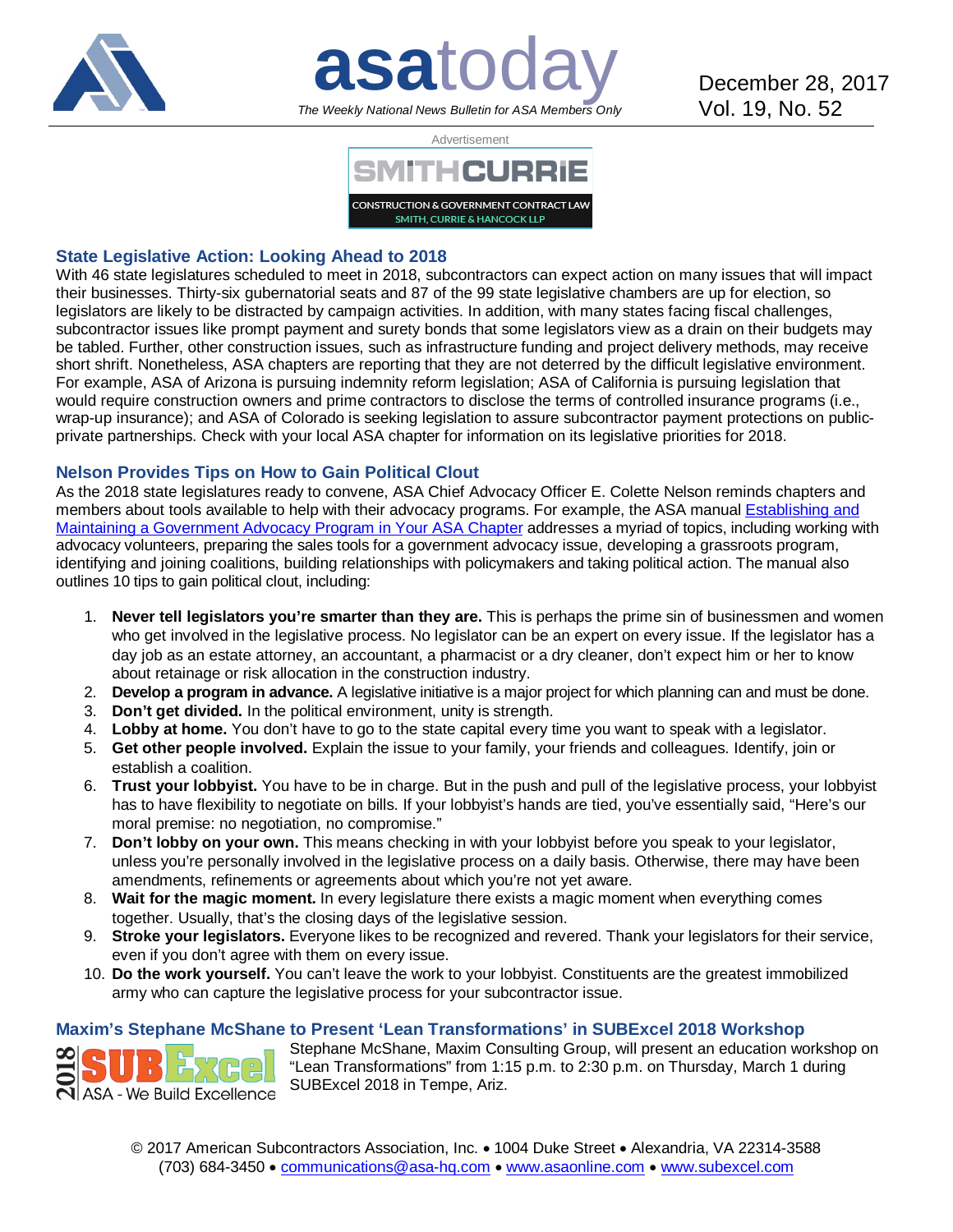"With the future bringing more of the same accelerated challenges of schedule compression, pricing pressure, and manpower shortages, the industry will be forced to innovate at a heightened clip," McShane said. "Most contractors are trying to solve these massive industry issues with tactical solutions and everyone is basically trying the same approach they have used for years. The reality is a new business model that is evolving to address these challenges with strategic, long-term solutions."





McShane notes that best-in-class contractors are utilizing value-stream mapping to visualize work systems (prefabrication, IT, financial systems, etc.) and identify the gaps, overlaps and roadblocks in how customer requests/orders are completed. In this workshop, McShane will use case

studies of U.S.-based contractors including pictures and detailed descriptions of what they have done, why, and the substantial bottom line results they are enjoying.

ASA is also pleased to announce that Arizona Secretary of State Michele Reagan will join us during breakfast on Thursday. Secretary Reagan will discuss construction trade workforce development and what her leadership council is working on.

SUBExcel 2018 will take place Feb. 28-March 3, 2018, in Tempe, Ariz[. Register online](http://bit.ly/2w8y1XQ) and [make your hotel reservations](http://bit.ly/2j4xjox) in the ASA room block at Tempe Mission Palms. The early-bird registration deadline and hotel room block cut-off date is **Jan. 31, 2018**. Read the full [schedule](http://bit.ly/2iS39S4) online via [www.SUBExcel.com.](http://www.subexcel.com/)

## **Agencies Announce Future Rulemakings Affecting Federal Contractors and Subs**

Construction contractors and subcontractors doing business with the federal government will need to be alert to new regulations impacting their contracts, according to the regulatory agendas released by the Federal Acquisition Regulatory Council and other federal purchasing agencies on Dec. 14. Many of the new regulations are required by provisions enacted by Congress in recent versions of the annual National Defense Authorization Act. Other new rules are being driven by the Trump Administration's regulatory review process.

Among the final FAR amendments scheduled for publication in 2018 are:

- January: Revision of Limitations on Subcontracting (interim)
- January: Rate Adjustment of Liquidated Damages (interim)
- February: Sick and Safe (i.e., paid sick leave)
- February: Audit of Settlement Proposals
- February: System for Award Management Registration
- February: Non-Retaliation for Disclosure of Compensation Information
- February: Combating Trafficking in Persons—Definition of "Recruitment Fees"
- February: Task- and Delivery-Order Protests
- March: Clarification of Requirement to Justifications for 8(a) Sole Source Contracts
- March: Set-Asides under Multiple Award Contracts
- April: Sustainable Acquisition
- April: Effective Communication between Government and Industry
- June: Reporting of Nonconforming Items to the Government-Industry Data Exchange Program

The FAR Council also announced its intent to publish proposed rules that if/when finalized will impact construction subcontractors that do business with the federal government. These include:

- February: Reverse Action Guidance
- February: Ombudsman for Indefinite-Delivery Contracts
- February: March: Incremental Funding of Fixed-Price Contracting Actions
- March: Whistleblower Protection for Contractor Employees
- March: Breaches of Personally-Identifiable Information
- March: Requirements for DD Form 254, Contract Security Classification Specification
- April: Alternatives in Lieu of Corporate or Individual Sureties
- April: Performance-Based Payments
- April: Acquisition 360 (e.g., contractor review of contracting agency)
- April: Credit for Lower-Tier Business Subcontracting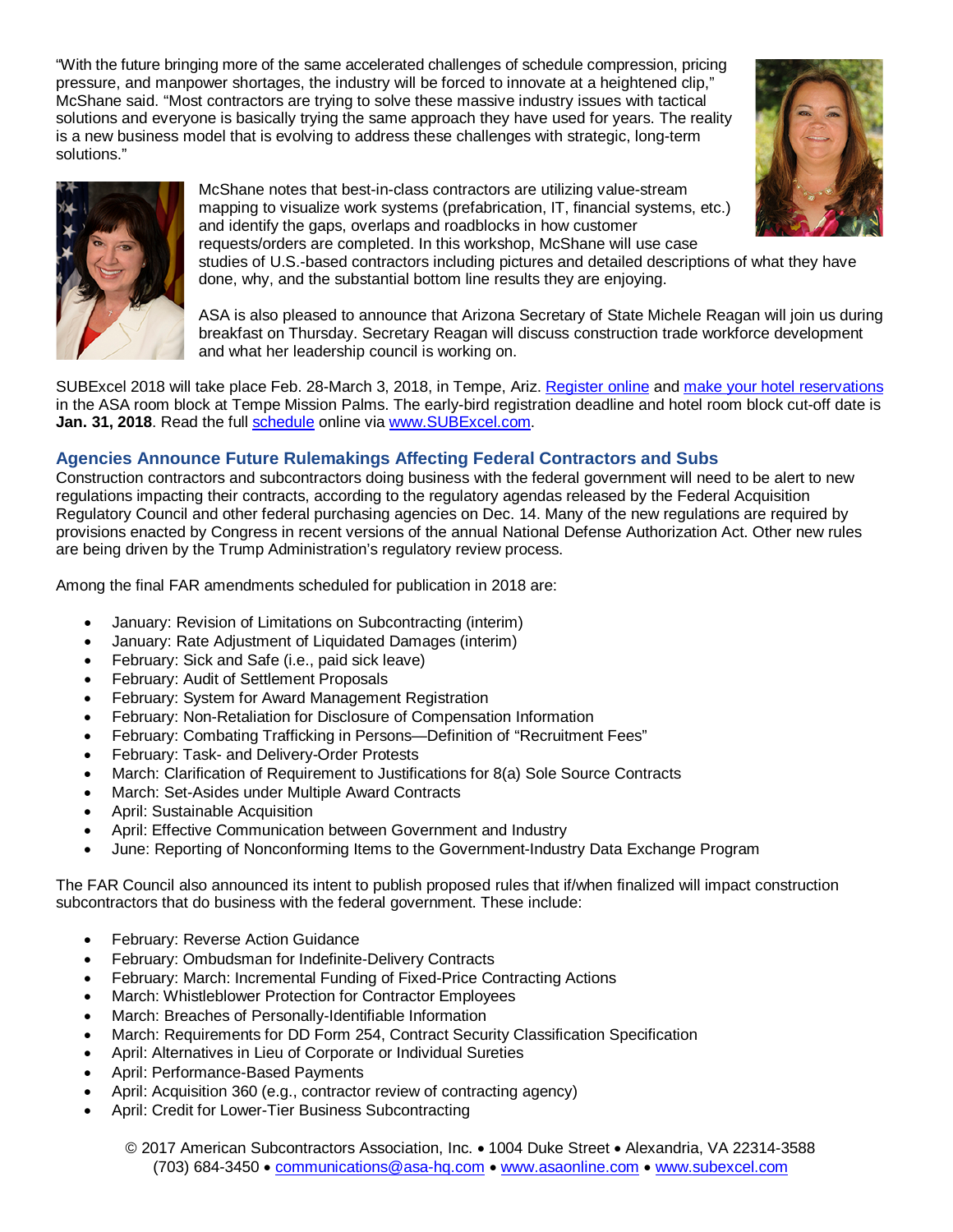- April: Exception From Certified Cost or Pricing Data Requirements-Adequate Price Competition
- April: Evaluation Factors for Multiple-Award Contracts
- April: Duties of Office of Small and Disadvantaged Business Utilization
- June: Policy on Joint Ventures

In addition, the Defense Department announced that it intends to take action on at least 25 regulations that potentially could impact construction contractors and subcontractors, including rules on change orders and payment instructions. The General Services Administration also announced that it intends to publish a series of proposed rules amending its construction practices.

ASA will continue to aggressively represent the interests of subcontractors before the federal acquisition agencies and the Congressional committees with oversight responsibilities.

#### **OSHA Issues New and Revised Fact Sheets on Silica**

OSHA has released [more than a dozen fact sheets](http://bit.ly/2BTd1Xk) that provide guidance on the [respirable crystalline silica standard](http://bit.ly/2pbwjSH) for construction. One fact sheet is an overview of the [silica standard.](http://bit.ly/2ovGM8X) The other fact sheets provide employers with information on how to fully and properly implement controls, work practices, and if needed, respiratory protection for each of the 18 tasks listed in Table 1—Specified Exposure Control Methods under the standard.

The new fact sheets include:

- Crushing machines
- Dowel drilling rigs for concrete
- Drivable saws
- Heavy equipment and utility vehicles used during demolition activities
- Heavy equipment and utility vehicles used for grading and excavating tasks
- Large drivable milling machines (half lane and larger)
- Rig-mounted core saws or drills
- Small drivable milling machines (less than half lane)
- Vehicle-mounted drilling rigs for rock and concrete
- Walk-behind milling machines and floor grinders
- Walk-behind saws

The revised fact sheets include:

- Overview of standard
- Handheld and stand-mounted drills
- Handheld grinders for mortar removal (tuckpointing)
- Handheld grinders for tasks other than mortar removal
- Handheld power saws
- Jackhammers or handheld powered chipping tools
- Stationary masonry saws

#### **Controlling Your Legal Costs**

The demand for and cost of legal services for businesses, particularly those in the construction industry, continue to increase. Almost every company has sought to help review and prepare contracts to deal with more complex employee regulations and to comply with federal and state laws governing business. There are a number of steps that a subcontractor can take to cut down on the cost of legal services. First, make sure the attorney you consult is experienced in construction law. The attorney who handled your divorce or your mother's estate may not be familiar with the intricacies of lien or surety bond claims. You do not want to spend money for his or her education in construction. How do you find an attorney who specializes in construction? Easy. Ask other construction subcontractors for referrals to good construction lawyers. You also will want to match your needs to the size of the law firm. In almost all cases, you will be able to use a local construction attorney familiar with the laws and practices in your state. Rarely will you need to pay the fees of a high-priced national construction attorney. Once you select an attorney, make sure that the appropriate person in the firm is doing your work. You do not want to pay for a junior attorney's education in construction either. At the same time, you do not want to pay top legal rates to do work that could be assigned to junior lawyers or paralegals. Make sure your attorney knows you are working with a budget on legal fees. Get a time estimate of how long each job should take, then keep a close tab on your attorneys' time records. You may even want to consider negotiating a fixed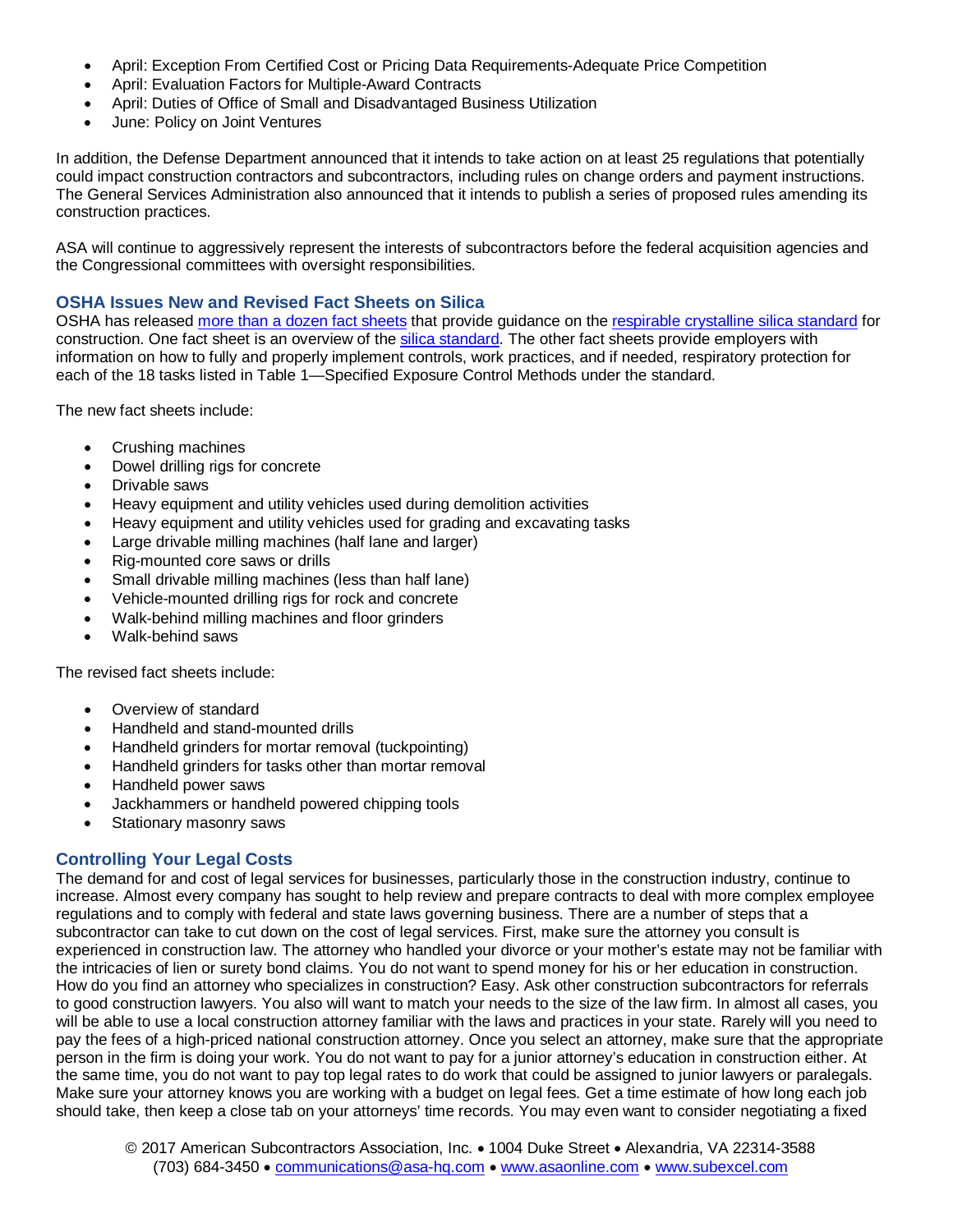fee for your project. Many law firms will be receptive to such a suggestion if it's necessary to keep your business. Work with your attorney to establish documentation systems that will help you avoid claims and litigation. A little advance time and effort can save you countless dollars in legal costs later. In addition, have your attorney train your own staff to prepare routine correspondence and documentation for the attorney's review. Many attorneys will conduct such training in your office at no charge to you. As your firm grows, you may want to consider adding an attorney to your own staff. This individual could be responsible for filing government forms, doing certifications, filing tax documents, etc. Using an in-house attorney can cut your legal costs considerably. Even then, however, you probably will want your outside attorney to prepare or review certain documents. If you are faced with litigation, make sure you understand its true cost. Calculate the cost of the time of your staff in assisting to prepare for the case. You also may want to take into consideration the wear-and-tear on your own mental well-being and productivity. All litigation should be pursued with settlement in mind and the cost benefit trade-off should be discussed at every stage of litigation. Never forget that your attorney is one of your company's key advisors. In the litigious construction industry, your attorney can be the difference between your company's success and failure.

#### **Help ASA Fund Precedent-Setting Briefs with Tax-Deductible Contribution**

As 2017 draws to a close and you consider how you'll direct your year-end charitable giving, consider *how much more you can do* to help construction subcontractors by sending a tax-deductible year-end gift to the Subcontractors Legal Research Fund of the Foundation of ASA. ASA finances its "friend-of-the-court" briefs entirely by [voluntary contributions](http://bit.ly/1TXJigc) to its Subcontractors Legal Defense Fund and FASA's SLRF. So, as you consider the size of your year-end gift, please think about the magnitude and the importance of the challenges that subcontractors face every day—issues like slow or no final payment, pay-if-paid clauses, retainage, a requirement to keep working even in the face of nonpayment, broadform indemnity, misleading insurance coverages, and more. As it looks ahead to the many precedent-setting court cases that impact construction subcontractors, ASA has to calculate how much funding is available to fund "friend of the court" briefs on each critical issue. It will help so very much if you can [send your year-end gift](http://bit.ly/1TXJigc) by **Dec. 31**. FASA is a 501(c)(3) education foundation; contributions to FASA are tax deductible as a charitable contribution. You can make your contribution through the [ASA online store.](http://bit.ly/1TXJigc) For more information, visit the ASA SLDF Web site at [www.sldf.net.](http://www.sldf.net/)

### **Contract Changes and Claims: Daily Reporting, Part 2**

Daily project reports, if properly prepared, provide a wealth of information about the project and should be reviewed routinely by project management as a project control method. To the extent that problems and conditions identified are within the subcontractor's control, this method of documentation will promote the early warning and internal response necessary for proper project management. To the extent that problems or conditions result from the conduct of others, proper documentation will lay the historical foundation for identifying the problem and assessing the impact on the subcontractor's scope of work. In addition, if the reports are submitted to the prime contractor, this gives written notice of problems that may arise and form the basis of later requests for subcontract adjustment. Conversely, the failure to describe such problems likely will be used to resist any later contentions of extra work or delay. ASA's [Contract](http://bit.ly/1CRsZuK)  [Changes and Claims](http://bit.ly/1CRsZuK) is a series of articles providing tips for the management of changes and changed conditions and how to realize full adjustment to the contract price or contract time.

#### **Learn How to Get Better Subcontracts in Feb. 13 ASA Webinar by Eric Travers, Esq.**



Eric Travers, Esq., Kegler, Brown, Hill and Ritter, ASA's general counsel, will explain how to negotiate fairer, and better, subcontracts in the Feb. 13 ASA webinar, "Getting Better Subcontracts." "It is a reality for subcontractors that on most jobs they will be asked to sign, often on short notice and with little time to consider the full implications of all the terms, a contract form prepared by their customer and containing numerous clauses that shift risk in a way that does not reflect what the subcontractor considered when putting its bid price together," Travers said. In the webinar, Travers will focus on the most common subcontracting issues of concern that arise and will provide practical information on the unique considerations and legal risks of subcontracting. This webinar will take place from noon to 1:30 p.m. Eastern time. Registration is \$99 for ASA members and \$179 for nonmembers. Register [online.](http://bit.ly/2gDpu8T)

Advertisement

#### **Foundation Software Helps Trade Contractors Improve Accounting and Business Processes**



ASA Silver Sponsor Foundation Software has helped contractors improve their accounting, collaboration, reporting, and business processes since 1985. Author and developer of FOUNDATION® job cost accounting, project management and mobile software, Foundation Software products and services are focused on streamlining a contractor's back office operations. Foundation Software serves contractors of various trades and sizes. See how FOUNDATION® can